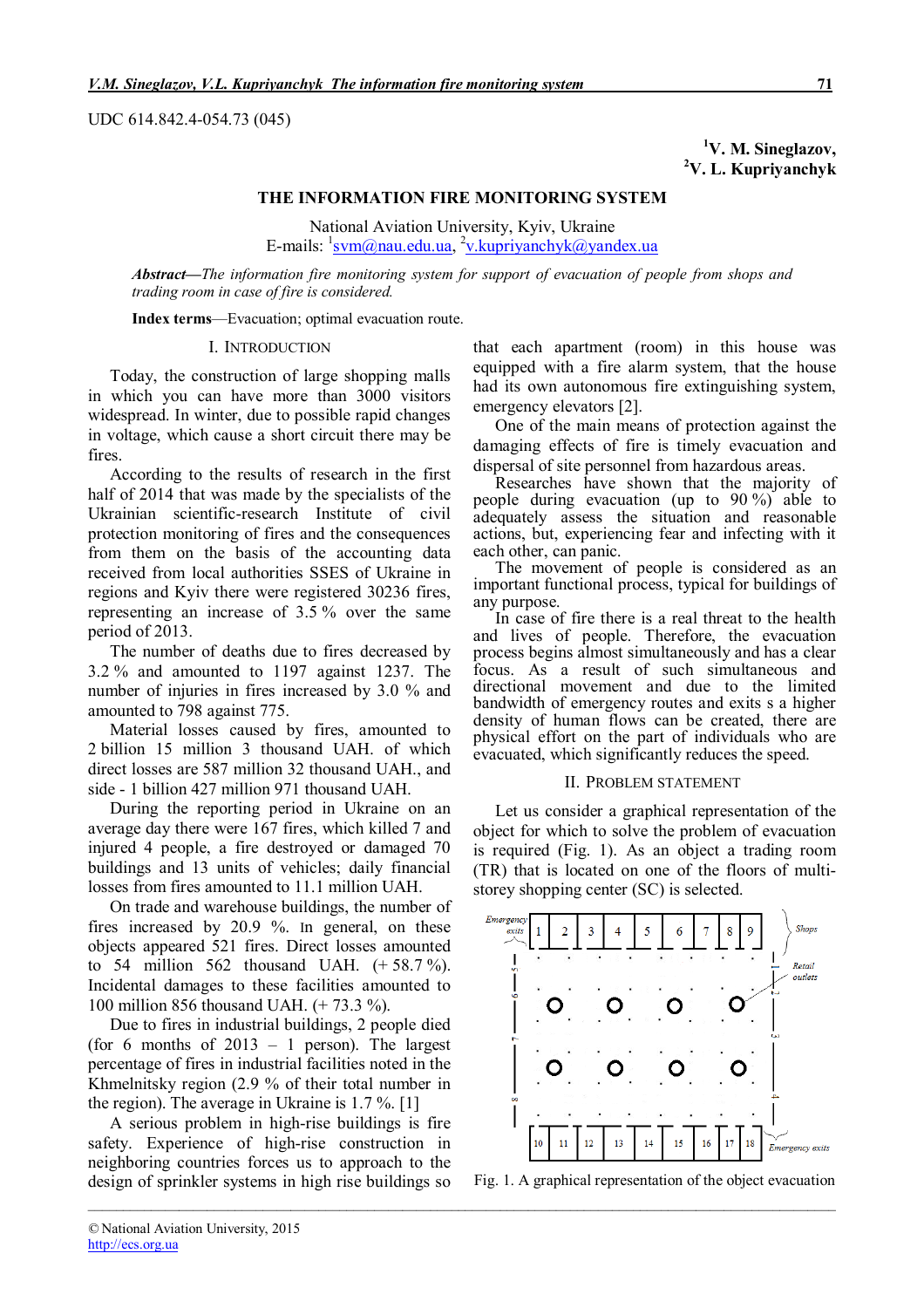There are some shops, partitioned by drywall constructions that may be on both sides of TR (numbered from 1 to 18). Inside of TR may be outlets without walls, restaurants, cafes (marked with circles).

In floor of TR LED lights of different colors are mounted with certain discrete (marked by dots in the figure), which are switched at the time of the fire making evacuation route (light of one color combustion defines one possible route. The principle of switching will be indicated below). Emergency exits from TR are identified (numbered from 1 to 8), and at the door of each store the input/output sensors are installed, which data is processed to determine the number of people in the store at each time point and to transfer the data to the fire alarm control panel of SC. The number of people that are in the TR outside of stores can be determined only approximately.

We associate a connected graph with this graphic model that is shown in Fig. 2, for which, the following initial data is determined:

1.  $A = \{a_i\}$ ,  $i = 1, n$  is the set of shops and retail outlets in the TR; each element corresponds to a pair of  $\{x_i, y_i\}$ ,  $i = 1, n$  is the coordinates of locations of the shops;

2.  $B = \{b_i\}$ ,  $i = 1, n$  is the number of visitors who are currently in stores;

3.  $C = \{c_k\}$ ,  $k = 1$ , *m* is the set of exits from TR with coordinates  $\{x_k, y_k\}$ ,  $k = \overline{1, m}$ ;

4.  $D = \{d_p\}$ ,  $p = 1, l$  is the set of shops where there was a fire with coordinates  $\{x_p, y_p\}$ ,  $p = 1, l$ ;

5.  $E = \{e_j\}$ ,  $j = 1, q$  is the set of points of fire in the TR with coordinates  $\{x_j, y_j\}$ ,  $j = \overline{1, q}$ .

6.  $F = \{f_h\}$ ,  $h = 1, v$  is the set of LED lamps which are mounted in the floor of TR with coordinates  $\{x_h, y_h\}$ ,  $h = 1, v$ .

The vertices of graph are numbered from 1 to 66, each of them corresponds to a single element. Since the vertices  $1 - 18$  correspond to the set of shops, the vertices 19 – 58 correspond to the set of LED lamps, and the vertices 59–56 correspond to the set of exits.

The task of determining optimal routes for the evacuation of visitors from shops and TK in case of fire in one or more stores from the set *D* and / or at one or more points of TR from the set *Е* is stated. Each of the routes should be highlighted with different colors, be of minimum length and provide the evacuation of maximal number of people in minimal time.



III. METHODS FOR SOLVING THE PROBLEM

Since over time the fire spreads in space, it is required for determination of the optimal evacuation routes at each time point to predict which of the areas of the TR will not be available for the passage of visitors during the evacuation, and will end up out of the route. Therefore it is necessary to constantly change the source data. Considering the foregoing, the problem of determining optimal routes for evacuation of visitors from the shops and TR in case of fire in one or more shops of the set *D* and / or one or more points of TR of the set *E* will have a slightly different view.

Figure 3 shows the object of evacuation in case of fire.



Fig. 3. The object of evacuation in case of fire

In the figure, the red dots indicate the locations of fire.

For simulation of the spread of fire in time and space a few models are used, namely [3]:

– the band model (to predict the development of fire in a partially enclosed spaces);

– the field model (based on the Navier–Stokes equations);

– the model of sensors (to predict the response time of different detectors);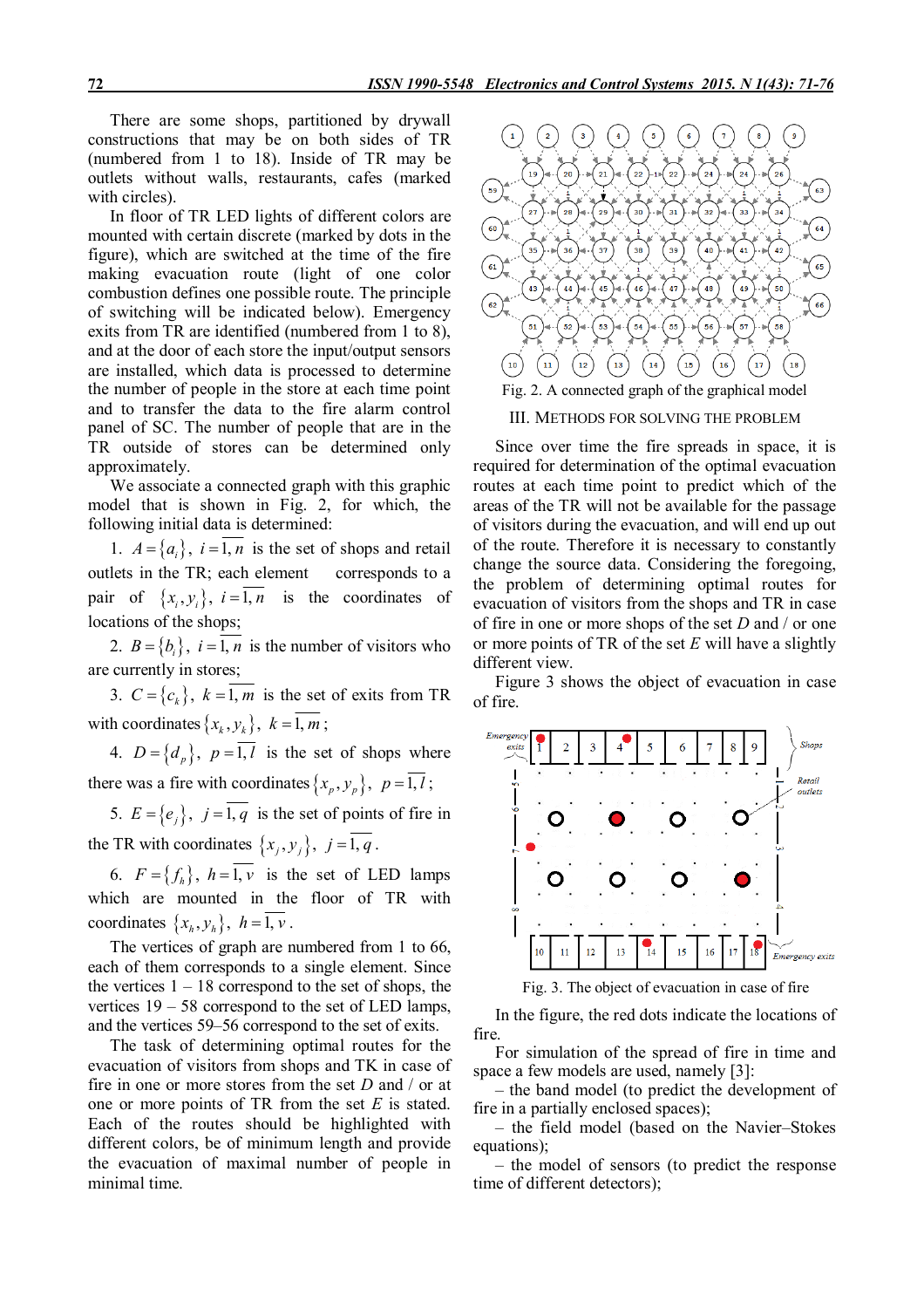– the model of evacuation (to predict the amount of time that is required to evacuate people from the burning building);

– the model of structures' sustainability to the fire (takes into account the features of the building structure to predict the effect of temperature on the mechanical properties);

– evolutionary modeling [4] (is mainly used to optimization of discrete-valued functions).

There are a lot of algorithms to solve the problem of determining optimal routes for evacuation of visitors from the shops and TR in case of fire [5]. Some of them are listed below:

– Floyd algorithm;

– Danzig algorithm;

– Rosenthal algorithm;

– Dijkstra's algorithm;

– wave algorithm (Lee algorithm).

Since the assigned task relates to optimization problems, the mentioned algorithms are not suitable to solve it. For this purpose, it is proposed to use a neural network.

According to [6], neural networks have some benefits and advantages over traditional computing systems, namely the following:

1. Solving problems with unknown regularities using learning ability on the set examples.

2. Ability to work with a large number of noninformative, noise input signals.

3. Adapting to a changing environment.

In particular, neural networks, trained to act in a certain environment can be easily retrained to work in conditions of small oscillations of parameters of the environment. Moreover, for operation in no stationary environment (where the statistics change over time) neural networks retraining in real time can be generated:

1. Potential ultra-high speed due to the use of massively parallel processing of information.

2. Fault tolerance for the hardware implementation of neural network (their performance under unfavorable conditions falls slightly).

To solve the problem it is proposed to use Hopfield network [7].

# IV. ALGORITHMS FOR SOLVING THE PROBLEM OF DETERMINING OPTIMAL ROUTES FOR EVACUATION OF VISITORS FROM THE SHOPS AND TR IN CASE OF FIRE

Let there be given: connected graph *G* of finitely presented automaton model *A*, the sets  $A = \{a_i\}, i = 1, n$  and  $C = \{c_j\}, j = 1, m$ , number of pairs  $f_i f_j$ ,  $i = \overline{1, n}$ ,  $j = \overline{1, m}$  is the initial-final states (options for evacuation routes) and the set of arcs (number of variants of routes) of the model

 $N_p(f_i f_j)$ , connecting each of pairs  $f_i f_j$ ,  $i = \overline{1, n}$ ,  $i = \overline{1, m}$ .

It is required to select the only route  $P_{ijk}$ , where  $k = N_n(f_i f_j)$  (the set of arcs) between each of pairs  $f_i f_j$  so as to minimize the time of passage of each path' areas  $t_{ijk} = \sum_{i=0}^{r} \Delta t_i$ ,  $t_{ijk} = \sum_{i=0}^{r} \Delta t_i$ , where *r* is the number of involved LED lights, corresponding to *k*.th path between the states  $f_i$  and  $f_j$ , and  $\Delta t_i$  is the indicates a weight corresponding to the arc between two consecutive states of *k*.th route. Then the task will be a minimization of the function

$$
\phi(P) = \sum_{i=1}^{n} \sum_{j=1}^{m} \sum_{k=1}^{N_p(j)} P_{ijk} t_{ijk} \to \min,
$$
 (1)

under the constraints:

– between each pair of  $f_i f_j$  strictly one route is selected:

$$
\sum_{k=1}^{N_p(j)} P_{ijk} = 1 \quad \forall k \in N_p(j),
$$
 (2)

– the total number of shortest routes must be *mn*:

$$
\sum_{i=1}^{n} \sum_{j=1}^{m} \sum_{k=1}^{N_p(j)} P_{ijk} = m \cdot n.
$$
 (3)

The problem of determining the shortest routes is to choose a pair  $P_{111}$ ,  $P_{112}$  or  $P_{113}$  for states  $a_1$  with  $f_1$  and pairs  $P_{221}$  or  $P_{222}$  for connecting  $a_2$  with  $f_2$ . Acceptable or desired to be a solution that satisfies the condition  $(1)$  under the constraints  $(2)$ ,  $(3)$ .

Let us consider a model of Hopfield neural network with continuous states and continuous time, used to select the shortest path between the given  $f_i f_j$ ,  $i = 1, n$ ,  $j = 1, m$  pairs in the network.

The topology of network is represented in Fig. 4.



Fig. 4. The scheme Hopfield network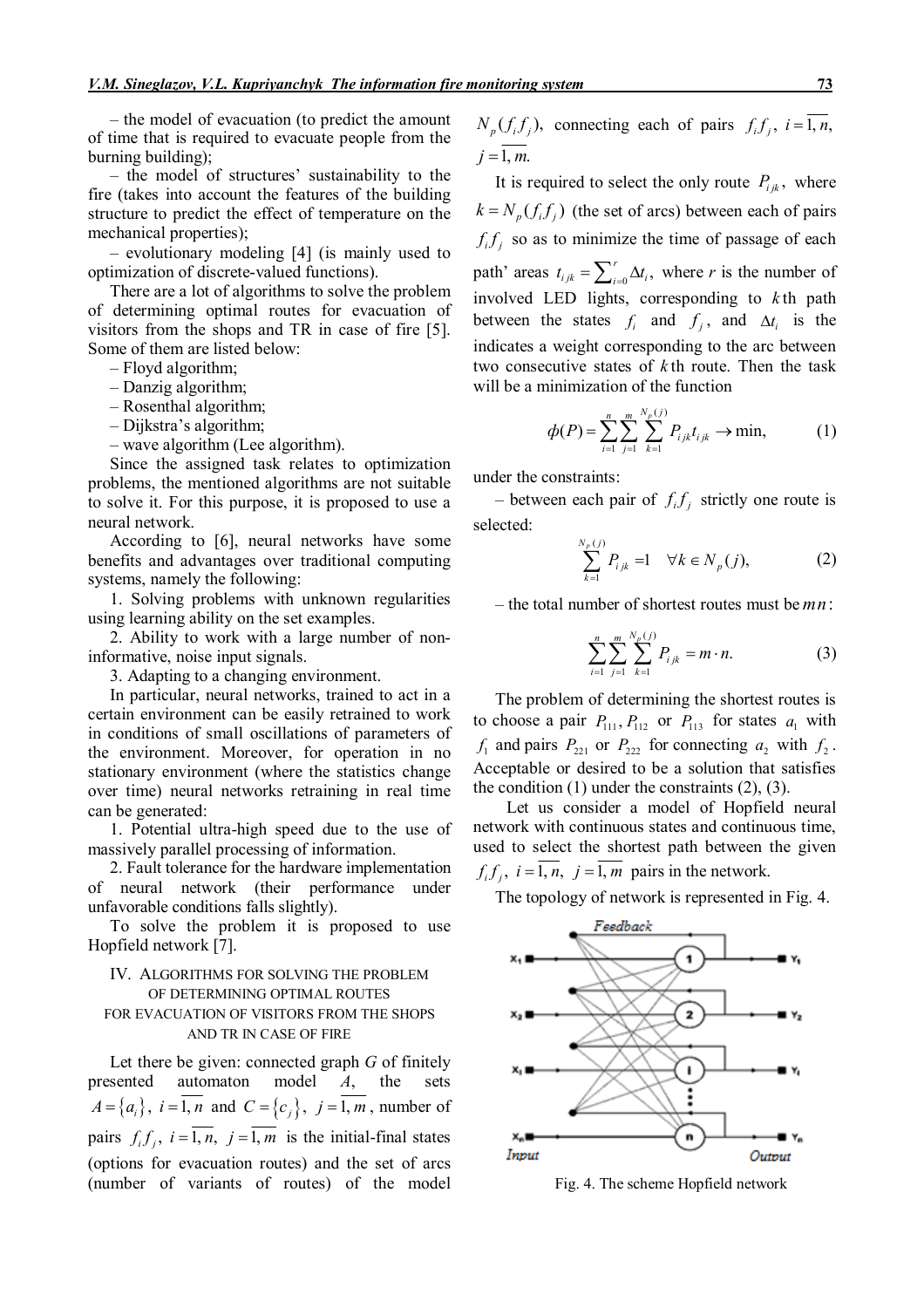The Hopfield network [8] uses three layers: an input and output layer, and Hopfield layer. Each layer has the same number of neurons. Hopfield layer's outputs are connected to the inputs of all neurons in Hopfield layer, except itself, as well as to the corresponding elements in the output layer. In the operation mode, the network sends data from the input layer through the fixed weight of the compounds to the Hopfield layer.

The dimensions of the input and output signals in the network are limited in the software implementation only with capabilities of a computer system on which the neural network is simulated, in a hardware implementation – with technological capabilities. The dimensions of input and output signals are the same.

Each neuron of the system can take one of two states (which is similar to the output of a neuron with threshold activation function)

$$
x_i = \begin{cases} 1, \\ -1. \end{cases}
$$

Spin interaction in the network is described by the equation ("energy" function that decreases during the operation of the network)

$$
E = \frac{1}{2} \sum_{i=1}^{N} \sum_{j=1}^{N} w_{ij} x_i x_j,
$$

where  $w_{ij}$  is the element of interaction matrix *W*, which consists of the weights of connections between the neurons. In the learning process *M*<br>"images" are recorded in this matrix – are recorded in this matrix *N*-dimensional binary vectors:  $S_m = (s_{m1}, s_{m2}, ..., s_{mN})$ .

In the Hopfield network the matrix connections is symmetric  $(w_{ij} = w_{ji})$ , and the diagonal elements of the matrix are set equal to zero  $(w_{ii} = 0)$ , that excludes effect of influence on the neuron itself and is essential for the Hopfield network.

The calculation of weights (learning of network) is derived by the following formula

$$
w_{ij} = \frac{1}{N} \sum_{d=1...m} X_{id} X_{jd},
$$

where *N* is the vectors' dimensions; *m* is the number of output vectors that are stored; *d* is the number of stored output vector;  $X_{ij}$  is the *i*th component of the stored output *j* th vector.

For neural network interpretation of the problem we introduce a network of neurons  $\begin{bmatrix} V_{ijk} \end{bmatrix}$  with the dimension of  $n \times m \times N_p(i)$ . The output voltage of the neuron (which determines its state) of this neural network approaches to the binary values  $V_{ijk} = \{0,1\}$ 

in process of transition to a state sustainable balance with minimal energy when selecting the activation function of the neuron as a sigmoid

$$
g(U_{ij})=-\frac{1}{1+e^{\lambda U_{ijk}}},
$$

where  $\lambda$  is a number that determines the type of sigmoid.

The excited state of the neuron  $V_{ijk} = 1$  in the network corresponds to the fact that between  $f_i$  and  $f_j$  states the shortest route is chosen:

$$
P_{ijk} \Leftrightarrow V_{ijk}, i = \overline{1, n}, j = \overline{1, m}, k = N_p(f_i f_j).
$$

The dynamics of the network is described as

$$
\frac{dU_{ijk}}{dt} = \frac{U_{ijk}}{\tau_{ijk}} + \sum_{\mu=1}^{n} \sum_{\nu=1}^{m} \sum_{\chi=1}^{N_p(\nu)} T_{ijk\mu\nu\chi} V_{\mu\nu\chi} - I_{ijk},
$$
  

$$
V_{ijk} = g(U_{ijk}), V_{ijk}(t_0) = g(U_{ijk}(t_0)) = V_{ijk}^{(0)},
$$

where  $T_{ijk\mu\nu\chi}$  is the coefficient of synaptic connections between the neurons *ijk* and  $\mu v \chi$ ;  $I_{ijk}$  is the shift, that is applied to the neuron *ijk*,  $N_p(v) = N_p(f_i f_j)$  is the number of routes between  $f_i f_j$  pair, and  $\tau_{ijk}$  is the time constant of *ijk* th neuron.

### V. SIMULATION RESULTS

Let us consider that there is a fire in the shop No.7 on the diagram (Fig. 1). The number of people in the stores was 700, the number of people in the TR was 500.

First of all, the evacuation of people that are close to the place of fire.

According to the proposed algorithm and based on the work of the neural network evacuation routes (shown in Fig. 5) are defined.



Рис. 5. The scheme of evacuation in case of fire in one of the shops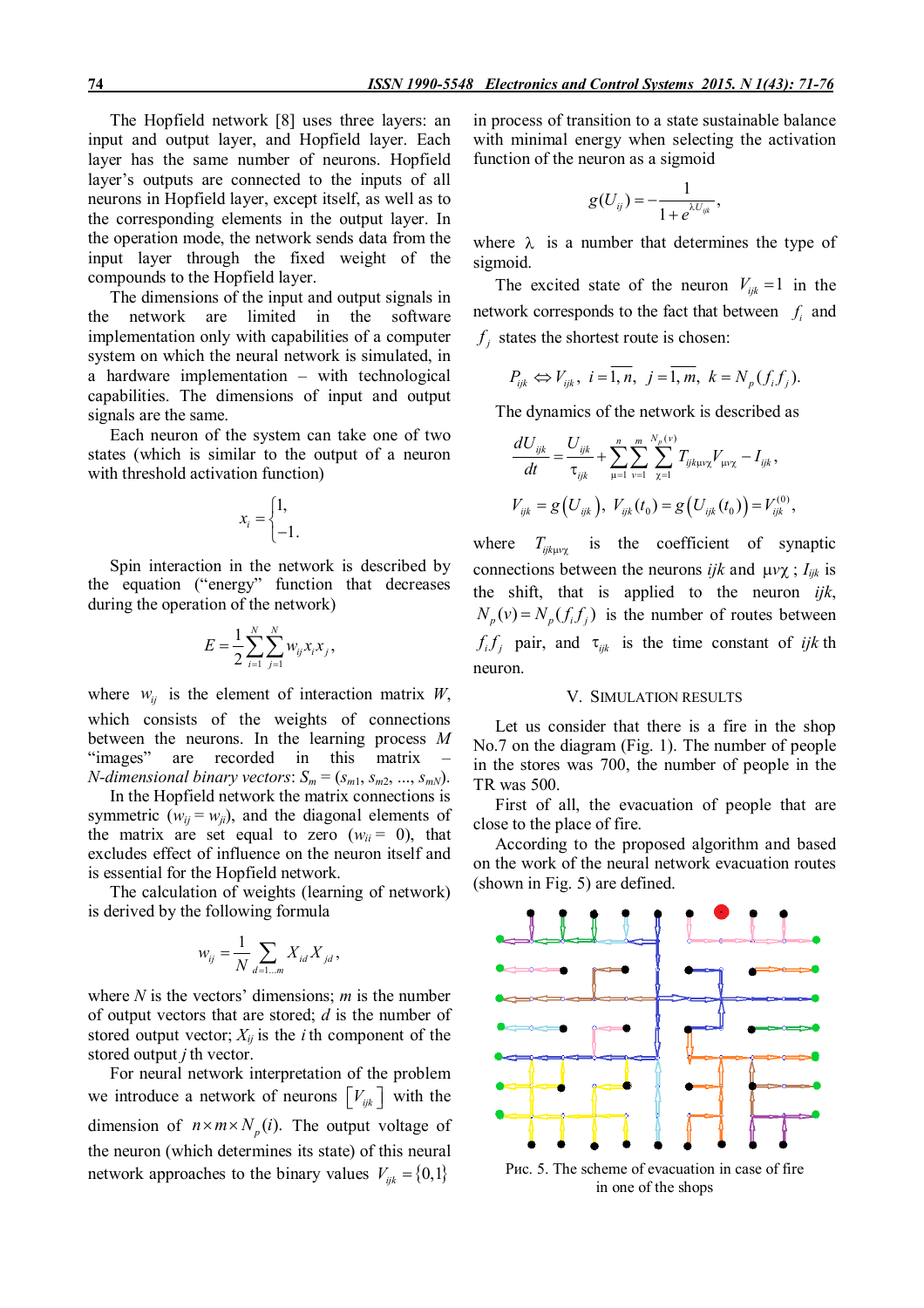On the shame, the red dot is the center of fire, black dots are the shops and retail outlets, green dots indicate locations of emergency exits. The evacuation routes for different stores and retail outlets are marked with the arrows of different colors.

### **CONCLUSION**

An algorithm for optimal evacuation that is based on use of graph theory and the optimization algorithms based on artificial neural network of Hopfield is developed.

The simulation of the information fire monitoring system in determining the optimal evacuation routes from the SC in case of fire is produced.

### **REFERENCES**

[1] DRandSFE "UkrCPR" Analysis of array of accounting cards of fires (POG\_STAT) for 6 months in 2014. (in Ukrainian).

[2] Shostachuk, D. M.; Shostachuk, A. М. "The integrated security system of people staying in high-rise structures: a systematic approach." Bulletin of Zhytomyr State Technological University no. 3 (54). (in Ukrainian).

[3] Svirin, I. S. "Review of models of fire spread in buildings". *Problems of security and emergencies*. 2013. no. 6. (in Russian).

[4] Snytyuk, V. E.; Bychenko, A. "Evolutionary modeling of the spread of fire". *XIII th Int. Conf. Knowledge-dialogue-Solution*, Bulgaria, Varna. Proc. 2007 (June). pp. 247–254. (in Russian).

[5] Nazarov, A. V.; Loskutov, A. Neural network algorithms for predicting and optimizing systems. St. Peterburg: Science and technology, 2003. 384 p. (in Russian).

[6] Pampukha, I. V.; Berezovskaya, Y. Substantiation of the use of neural networks in a decision support system in the operation of complex systems. – Kyiv, Publishing house of MIKNU, 2013. (pp. 85–90) (in Russian).

[7] Luger, George F. "Artifical inteligence: structures and strategies for complex problem solwing". 4.th edition: TRANS. English. Moscow: Publishing house William, 2003. 864 p. (pp. 219–517). (in Russian).

[8] Haykin, S. Neural networks: a complete course. 2nd ed. Moscow: Williams, 2006, 1104 p. (in Russian).

Received 30 January 2015.

# **Sineglazov Viktor.** Doctor of Engineering. Professor.

Aviation Computer-Integrated Complexes Department, National Aviation University, Kyiv, Ukraine. Education: Kyiv Polytechnic Institute, Kyiv, Ukraine (1973).

Research area: Air Navigation, Air Traffic Control, Identification of Complex Systems, Wind/solar power plant. Publications: more than 450 papers.

E-mail: svm@nau.edu.ua

# **Kupriyanchyk Volodymyr**. Student.

Education: National Aviation University, Kyiv, Ukraine.

Research interests: systems and process control, computer-aided design, fire monitoring systems.

Publications: 2.

E-mail: v.kupriyanchyk@yandex.ua

## **В. М. Синєглазов, В. Л. Купріянчик. Автоматизоване проектування інформаційної системи пожежного спостереження**

Розглянуто інформаційну систему пожежного спостереження для підтримки евакуації людей з магазинів і торгового залу у разі виникнення пожежі.

**Ключові слова:** евакуація; оптимальний маршрут евакуації.

## **Синєглазов Віктор Михайлович.** Доктор технічних наук. Професор.

Кафедра авіаційних комп'ютерно-інтегрованих комплексів, Національний авіаційний університет, Київ, Україна.

Освіта: Київський політехнічний інститут, Київ, Україна (1973).

Напрям наукової діяльності: аеронавігація, управління повітряним рухом, ідентифікація складних систем, вітроенергетичні установки.

Кількість публікацій: більше 450 наукових робіт.

E-mail: svm@nau.edu.ua